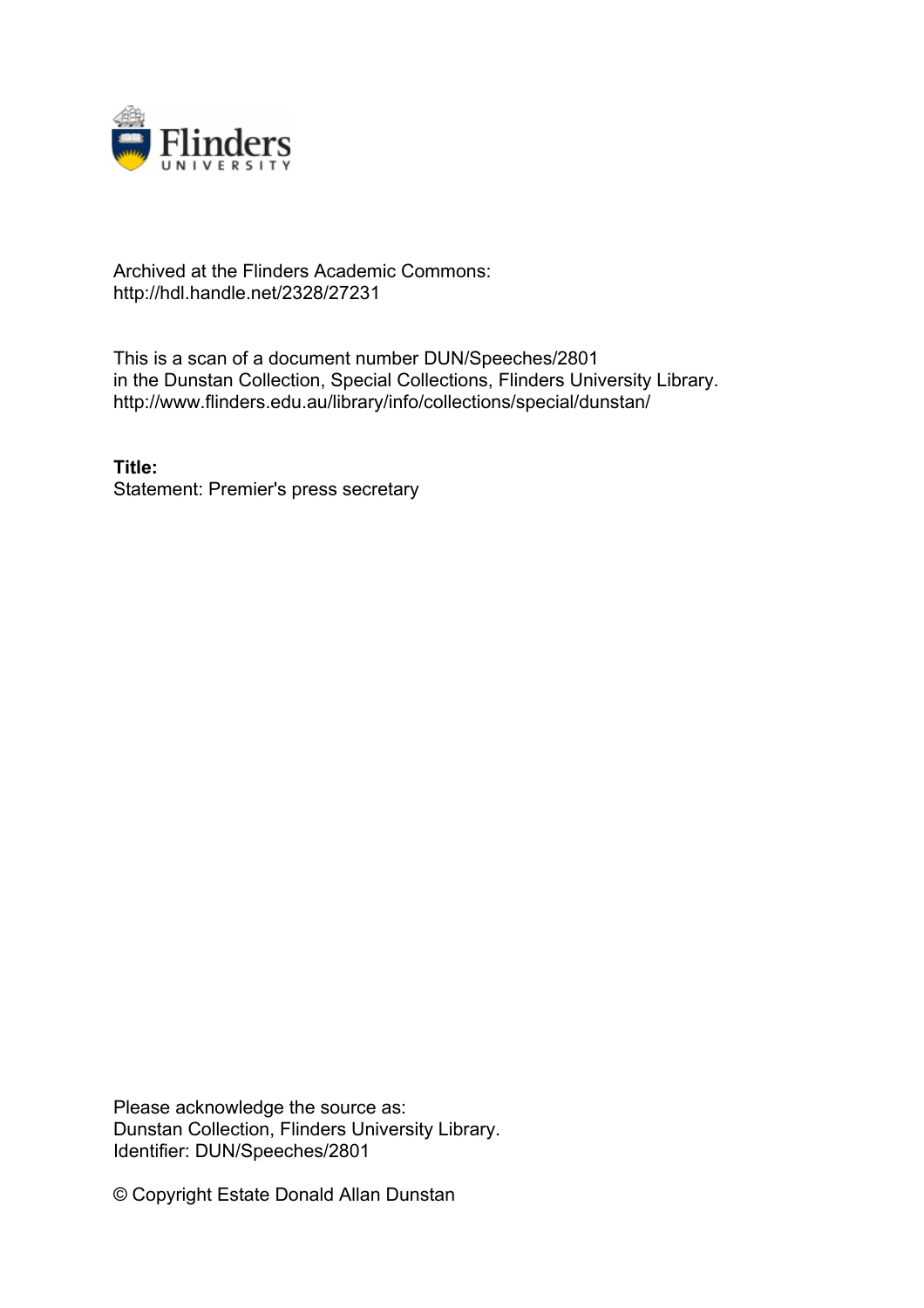$\frac{1}{2}$  ,  $\frac{1}{2}$ 

 $2801.24$ 



ENT **from the Premier** 

Date... April 28, 1975

Embargo

**State Administration Centre, Victoria Square, Adelaide, South Australia 5001 228 4811** 

## PREMIER'S PRESS SECRETARY

Mr. Kevin Crease has been appointed Press Secretary to the Premier.

This was announced by Mr. Dunstan today.

Mr. Crease will continue for the time being to act as Press Secretary to the Chief Secretary.

Mr. Crease, 39, was formerly a well-known television commentator, newsman and radio journalist. In 1974 he established the Media Co-ordination Unit which is now providing radio and television monitoring services to all Government Departments, the Parliamentary Library and all Members of Parliament, and to other Government agencies.

Mr. Crease will continue to direct this service area.